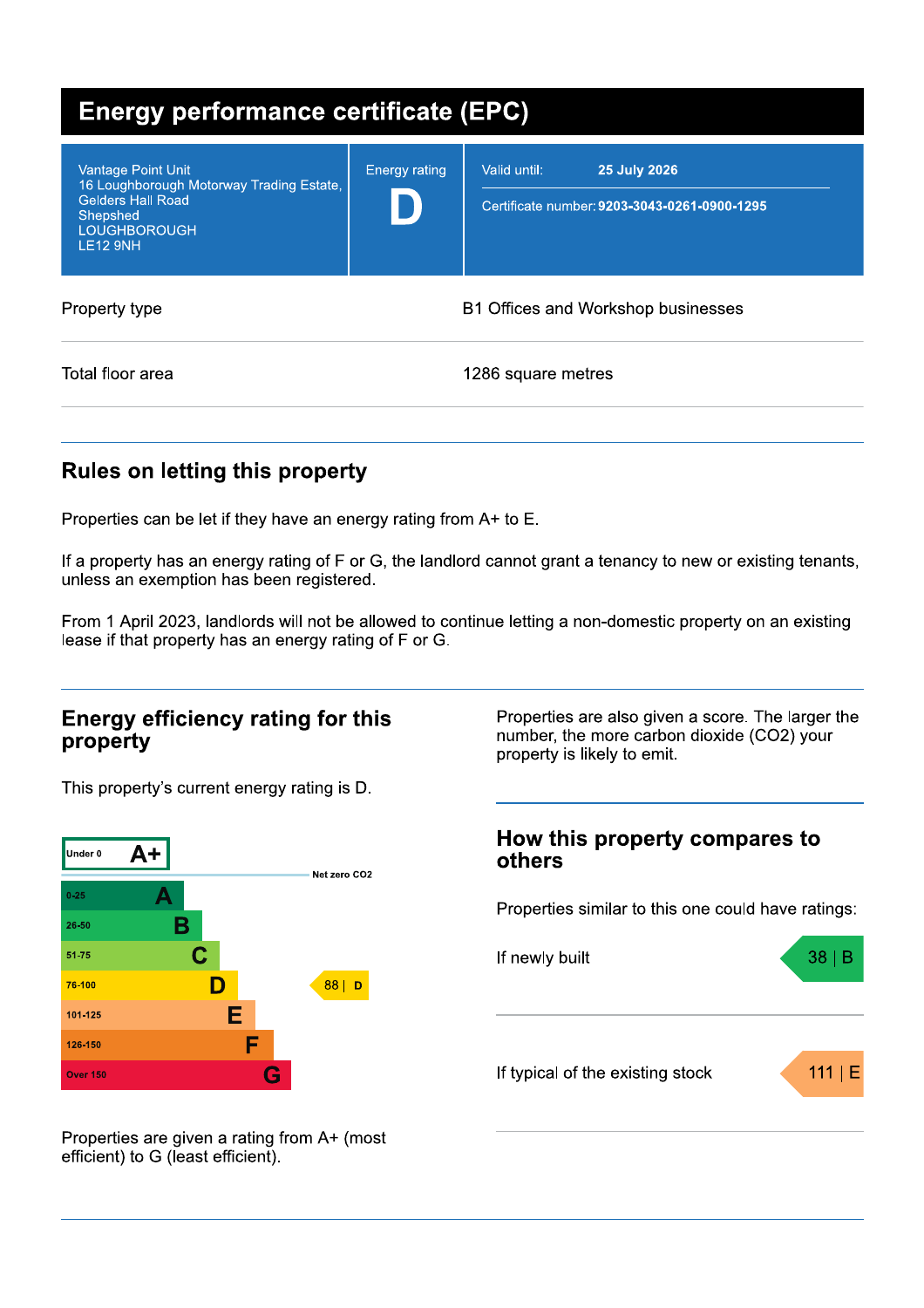# Breakdown of this property's energy performance

| Main heating fuel                          | <b>Natural Gas</b>              |
|--------------------------------------------|---------------------------------|
| <b>Building environment</b>                | Heating and Natural Ventilation |
| Assessment level                           | 3                               |
| Building emission rate (kgCO2/m2 per year) | 55.1                            |
|                                            |                                 |

## **Recommendation report**

Guidance on improving the energy performance of this property can be found in the recommendation report (/energy-certificate/0120-0946-0219-3493-2006).